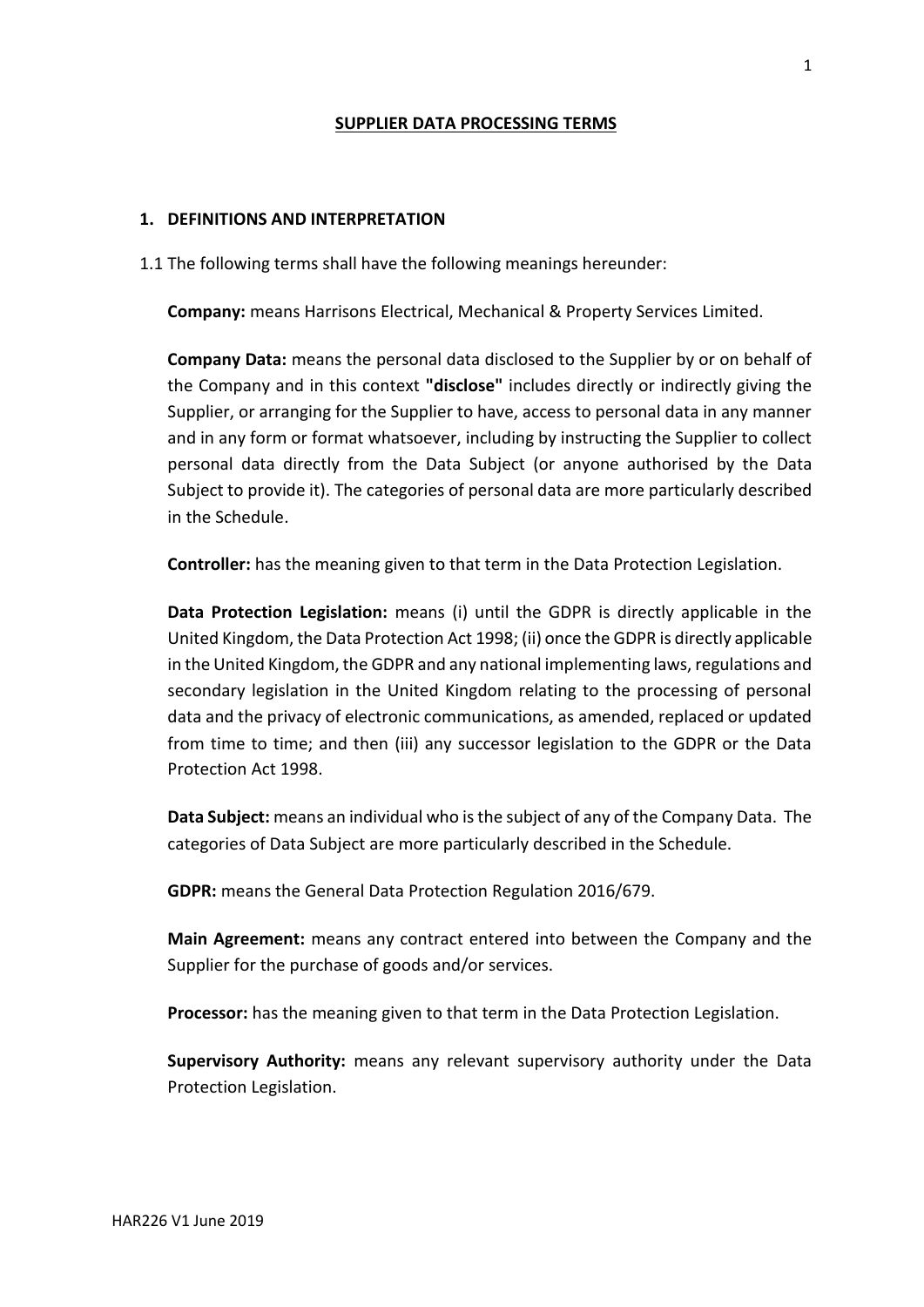**Supplier:** means any individual, firm, partnership, company or organisation or any other undertaking, which receives a purchase order from the Company pursuant to the Main Agreement.

- 1.2 A reference to a particular law is a reference to it as it is in force for the time being taking account of any amendment, extension, application or re-enactment and includes any subordinate legislation for the time being in force made under it.
- 1.3 Words in the singular include the plural and in the plural include the singular.
- 1.4 Any reference to **parties** shall refer to the Company and the Supplier and **party** shall be interpreted accordingly.
- 1.5 Any phrase introduced by the terms including, include, in particular or any similar expression shall be construed as illustrative and shall not limit the sense of the words preceding or following those terms.

# **2. PRELIMINARY INFORMATION**

- 2.1 The Company and the Supplier acknowledge that, for the purposes of the Data Protection Legislation, the Company is the Controller and the Supplier is the Processor of any Company Data.
- 2.2 The GDPR requires that a written agreement be entered into between a Controller and a Processor in order to allow the processing of personal data by the Processor on behalf of the Controller. For this reason, the parties have agreed to enter into a supplementary agreement to the Main Agreement pursuant to these data processing terms (this **Processing Agreement**). For the avoidance of doubt, this Processing Agreement is expressly incorporated into the Main Agreement.
- 2.3 The Schedule to this Processing Agreement sets out the scope, nature and purpose of processing by the Supplier, the duration of the processing and the types of Company Data and categories of Data Subject.
- 2.4 Both parties will comply with all applicable requirements of the Data Protection Legislation. This clause 2.4 is in addition to, and does not relieve, remove or replace, a party's obligations under the Data Protection Legislation.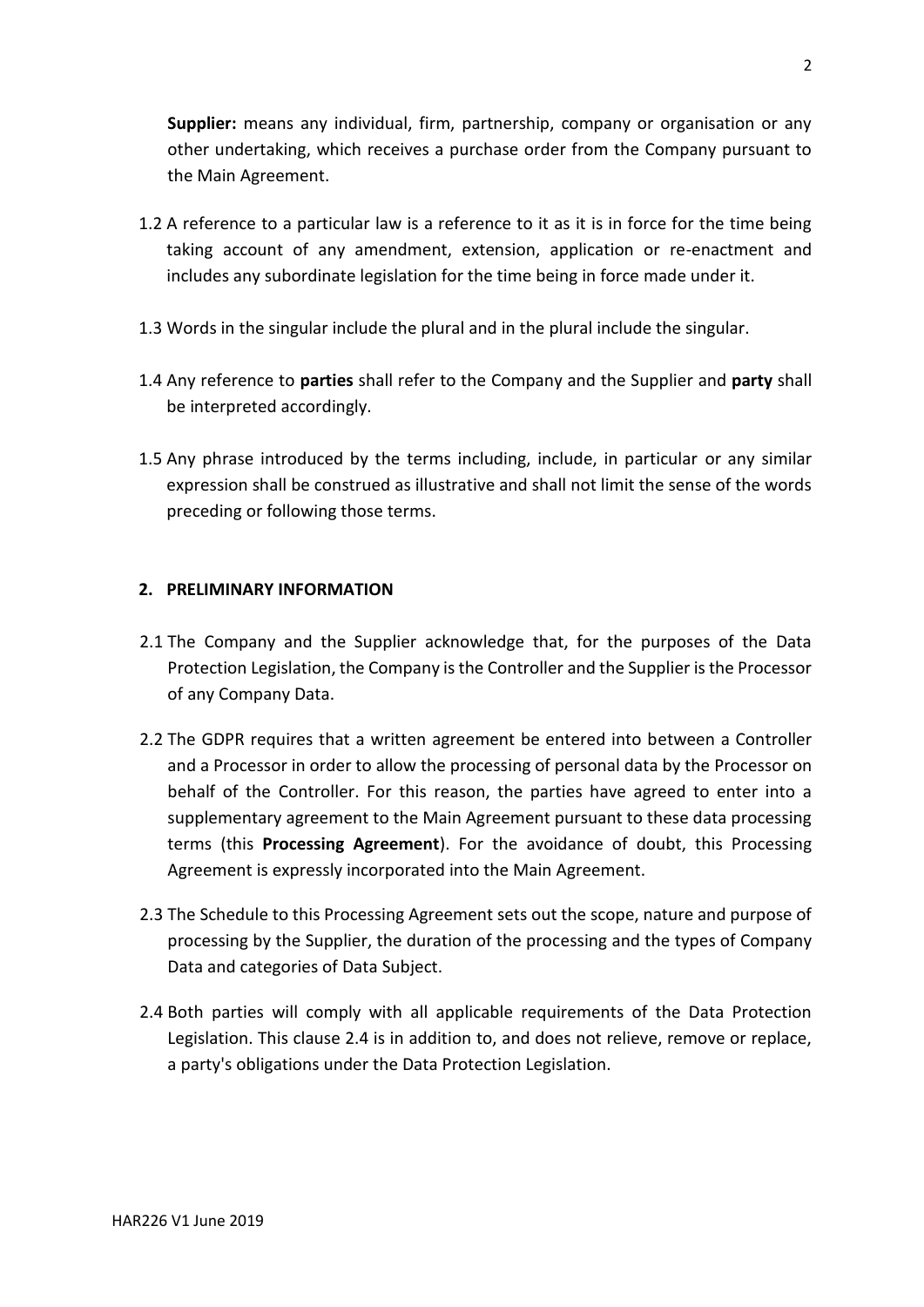#### **3. OBLIGATIONS OF THE SUPPLIER**

- 3.1 The Supplier shall process the Company Data subject to and in accordance with the Company's express written instructions from time to time.
- 3.2 If the Supplier considers that any instruction from the Company contravenes the Data Protection Legislation, it shall immediately notify the Company, giving reasonable details.
- 3.3 In accordance with its obligations under the Data Protection Legislation, the Supplier shall implement appropriate technical and organisational measures against unauthorised or unlawful processing of the Company Data, and against accidental loss or destruction of or damage to the Company Data, to ensure compliance with the Data Protection Legislation. For the avoidance of doubt, said measures shall include, at a minimum and where appropriate, pseudonymising and encrypting the Company Data, ensuring confidentiality, integrity, availability and resilience of the Supplier's systems and services, ensuring that availability of and access to the Company Data can be restored in a timely manner after an incident, and regularly assessing and evaluating the effectiveness of the technical and organisational measures adopted by the Supplier.

#### 3.4 The Supplier shall:

- (a) comply with its obligations as a Processor under the Data Protection Legislation in relation to the processing of personal data by it under this Processing Agreement;
- (b) keep such records and information as are necessary to demonstrate compliance with the Data Protection Legislation in relation to the processing of personal data under this Processing Agreement by both the Supplier and the Company (so far as possible) and promptly provide them to the Company on request;
- (c) permit the Company, any auditor appointed by the Company, or a Supervisory Authority to have access to the Supplier's premises, personnel and records, without notice, to the extent reasonably required for verifying compliance with the Data Protection Legislation and the requirements of this Processing Agreement;
- (d) promptly take such steps as the Company requests it to take, to ensure that the measures implemented under clause 3.3 above are sufficient to ensure the Company's compliance with the Data Protection Legislation; and
- (e) generally assist the Company to ensure compliance with the Company's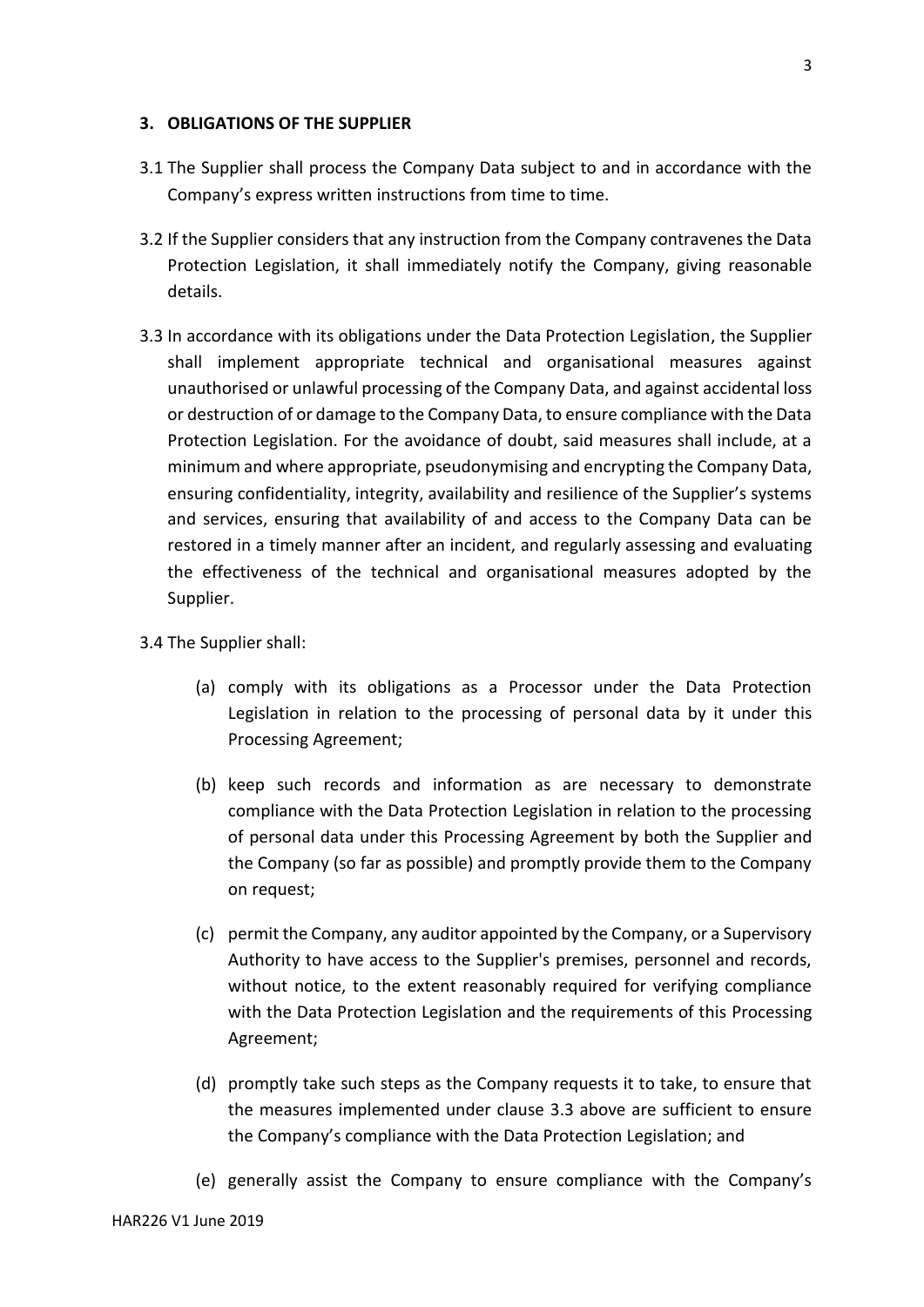obligations under the Data Protection Legislation in relation to the processing of the Company Data under this Processing Agreement.

- 3.5 The Supplier shall promptly comply with any request from the Company requiring the Supplier to return, update or otherwise amend, transfer, delete or destroy the Company Data.
- 3.6 The Supplier shall not transfer any of the Company Data outside the European Economic Area, except upon and in accordance with the express written instructions or agreement in writing of the Company. Where the Supplier has transferred any of the Company Data outside the European Economic Area on the express written instruction of the Company, the Company may require the Supplier to transfer the Company Data back to within the European Economic Area at any time in the event of a change in law which makes it unlawful for the Company Data to be processed in the jurisdiction outside the European Economic Area where it is being processed.
- 3.7 If the Supplier receives any complaint, notice or communication which relates directly or indirectly to the processing of the Company Data or to either party's compliance with the Data Protection Legislation, it will immediately notify the Company and provide the Company with full co-operation and assistance.
- 3.8 The Supplier agrees promptly to assist the Company in responding to any request from any Data Subject which is received by the Company or the Supplier.
- 3.9 The Supplier will ensure that access to the Company Data is limited to:
	- (a) those personnel of the Supplier and its Company-approved sub-Processors who need access to the Company Data to meet the Supplier's obligations under this Processing Agreement (the **Supplier Personnel**); and
	- (b) in the case of any access by any Supplier Personnel, such part or parts of the Company Data as is strictly necessary for performance of that member of the Supplier Personnel's duties.
- 3.10 The Supplier will ensure that all of the Supplier Personnel:
	- (a) are bound by appropriate obligations of confidentiality in respect of the Company Data;
	- (b) have undertaken training in the laws relating to processing of personal data; and
	- (c) have undergone appropriate vetting and other appropriate security checks to ensure their reliability.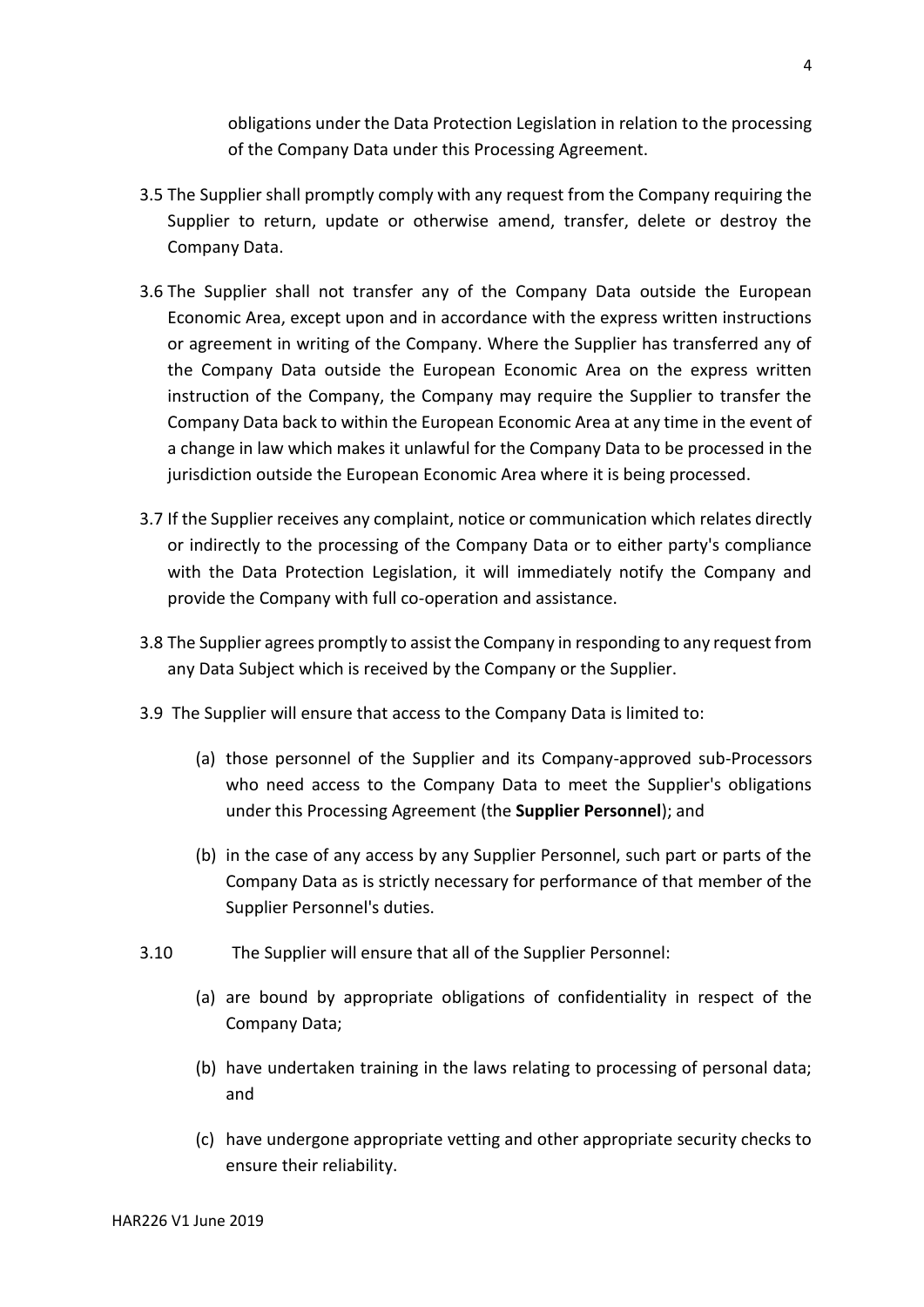- 3.11 Notwithstanding any other provision of this Processing Agreement, the Supplier shall not without the Company's prior written consent:
	- (a) sub-contract any of its obligations in relation to the processing of the Company Data or otherwise authorise any third party to Process Company Data on its behalf (except to the extent a specific third party has been approved for this purpose in writing by the Company and subject to the Supplier entering into a written agreement with the third-party processor which incorporates terms which are substantially similar to those set out in this Processing Agreement.); or
	- (b) assign or otherwise transfer (as applicable) its rights and obligations under this Processing Agreement.
- 3.12 The Supplier shall promptly notify the Company in writing:
	- (a) of any breach or suspected breach of any of the Supplier's obligations under clauses 3.3 to 3.6 and 3.9 to 3.10 inclusive; and
	- (b) of any other unauthorised or unlawful processing of any of the Company Data; and
	- (c) of any other loss or destruction of or damage to any of the Company Data; and
	- (d) such notification under this clause 3.12 as aforesaid shall contain all such information as is required for the Company to discharge its responsibilities under the Data Protection Legislation in relation to such breach or suspected breach.
- 3.13 Following notification as aforesaid under clause 3.12, the Supplier shall promptly, at the Supplier's sole cost and expense:
	- (a) provide the Company with all such information and cooperation as the Company may request in connection with investigating such breach or suspected breach; and
	- (b) take such steps as the Company requires it to take to mitigate the adverse effects of any such breach or suspected breach.
- 3.14 The Supplier shall indemnify and hold the Company harmless against any failure by the Supplier to fulfil any obligation of the Supplier under this Processing Agreement and also for the consequences of any such failure as aforesaid.

## **4. AMENDMENTS**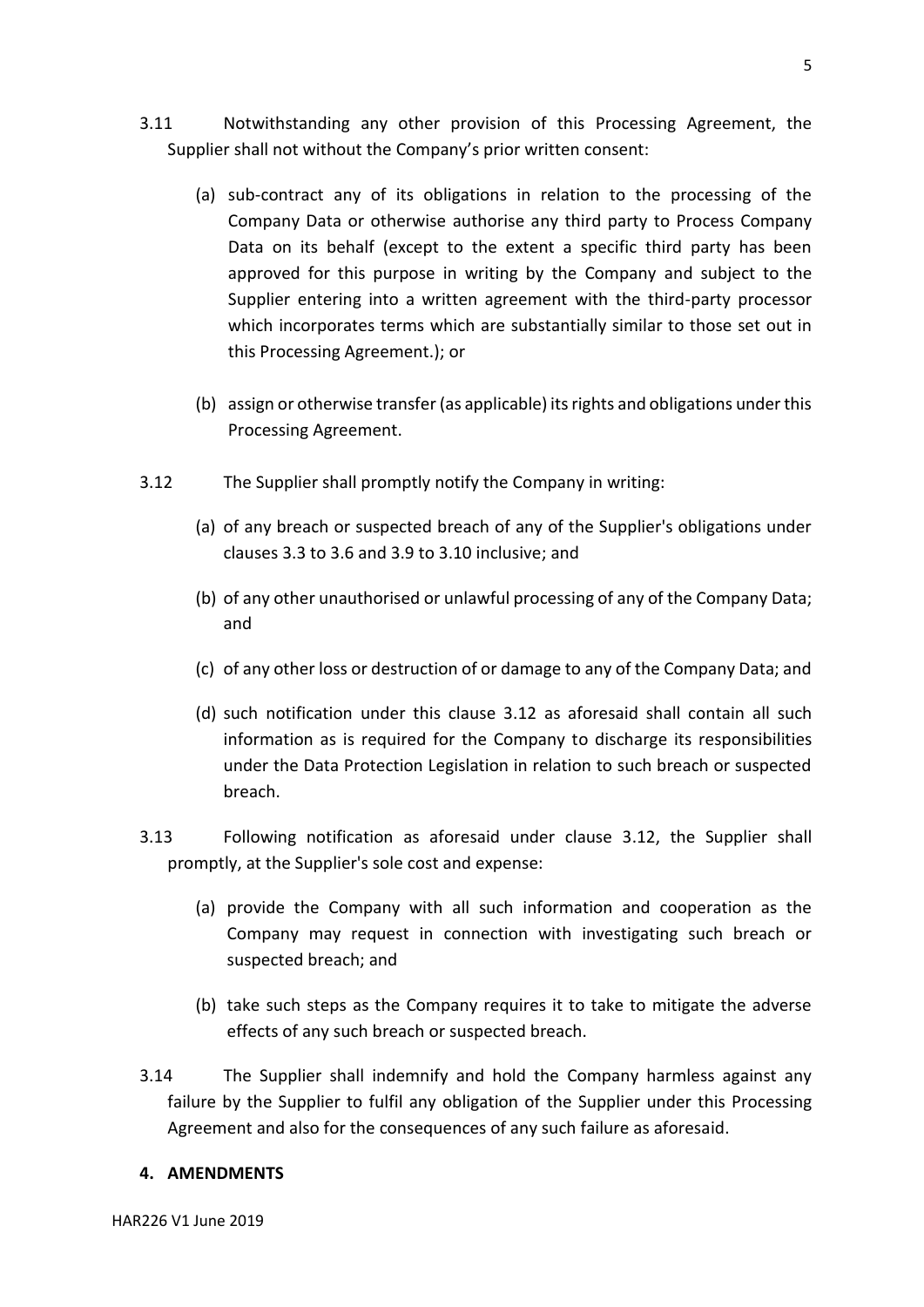- 4.1 Any proposed amendment to this Processing Agreement shall be agreed in good faith in writing by both parties.
- 4.2 The provisions of clause 4.1 shall apply without limitation whether the amendment is required in order to comply with the Data Protection Legislation, applicable law, or any requirements stipulated by the Company.

# **5. MISCELLANEOUS**

- 5.1 No failure, delay or omission by either party in exercising any right, power or remedy provided by law or under this Processing Agreement shall operate as a waiver of that right, power or remedy, nor shall it preclude or restrict any future exercise of that or any other right or remedy. No single or partial exercise of any right, power or remedy provided by law or under this Processing Agreement shall prevent any future exercise of it or the exercise of any other right, power or remedy.
- 5.2 In the event of any conflict, the terms of this Processing Agreement shall prevail over the terms of the Main Agreement.
- 5.3 This Processing Agreement and any dispute or claim arising out of or in connection with it, its subject matter or formation (including non-contractual disputes or claims) shall be governed by, and construed in accordance with the laws of England and Wales.
- 5.4 The parties irrevocably agree that the courts of England and Wales shall have exclusive jurisdiction to settle any dispute or claim arising out of, or in connection with, this Processing Agreement, its subject matter or formation (including non-contractual disputes or claims)

# **Schedule – Processing, Company Data and Data Subjects**